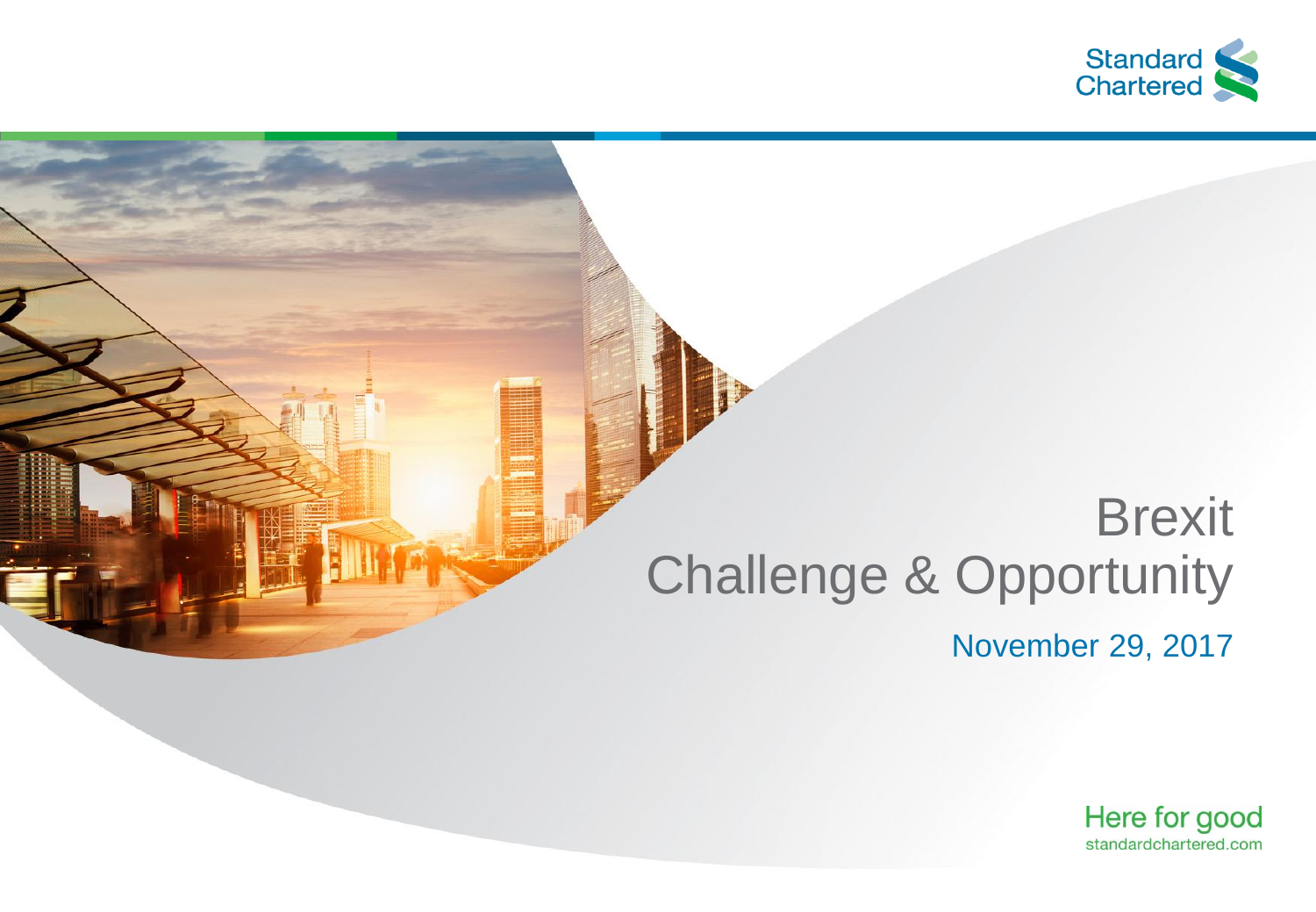#### Introduction to Standard Chartered Bank

- Situation overview
- Challenges vs Opportunities

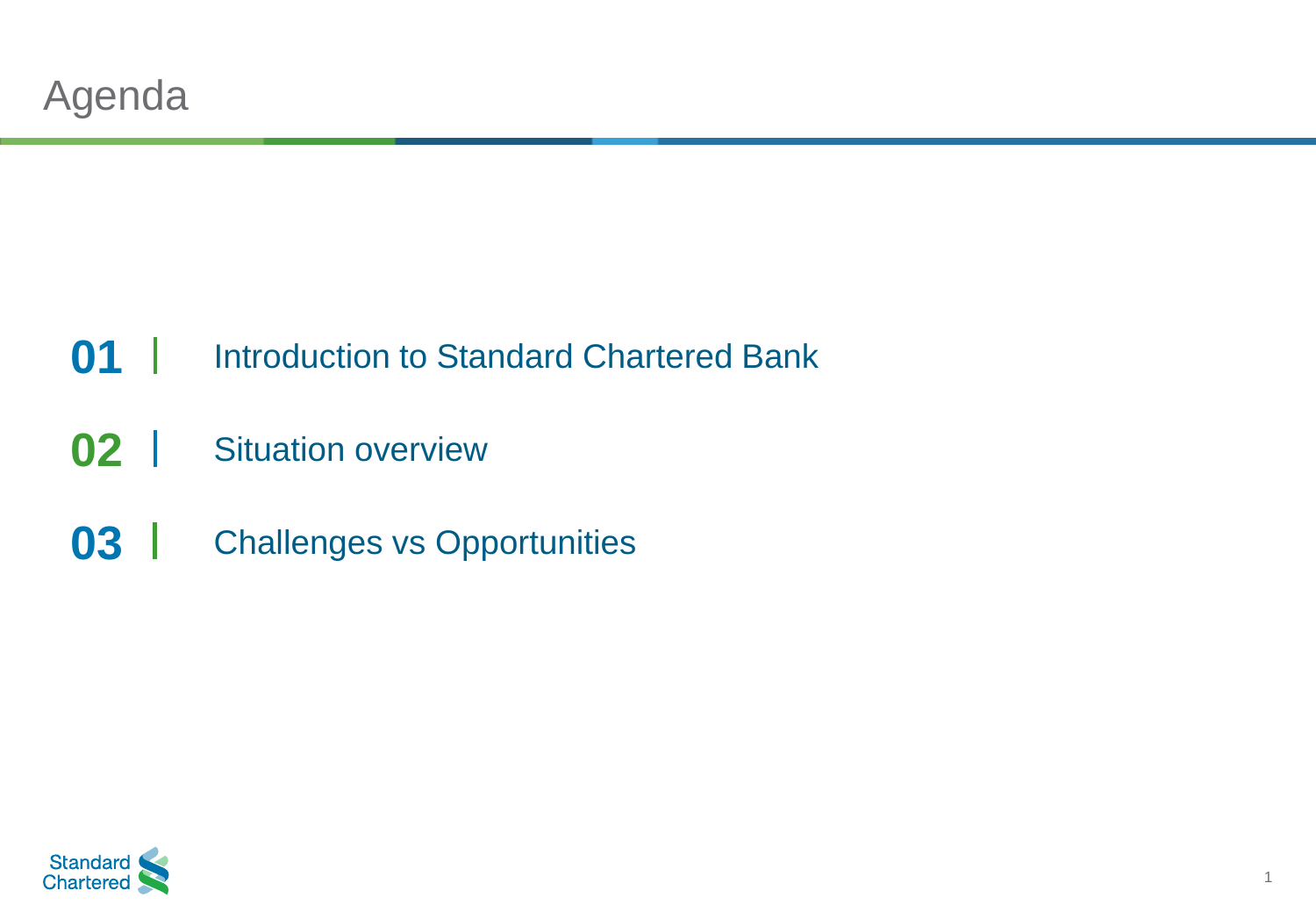#### Introduction to Standard Chartered Bank

**Chartered** 



2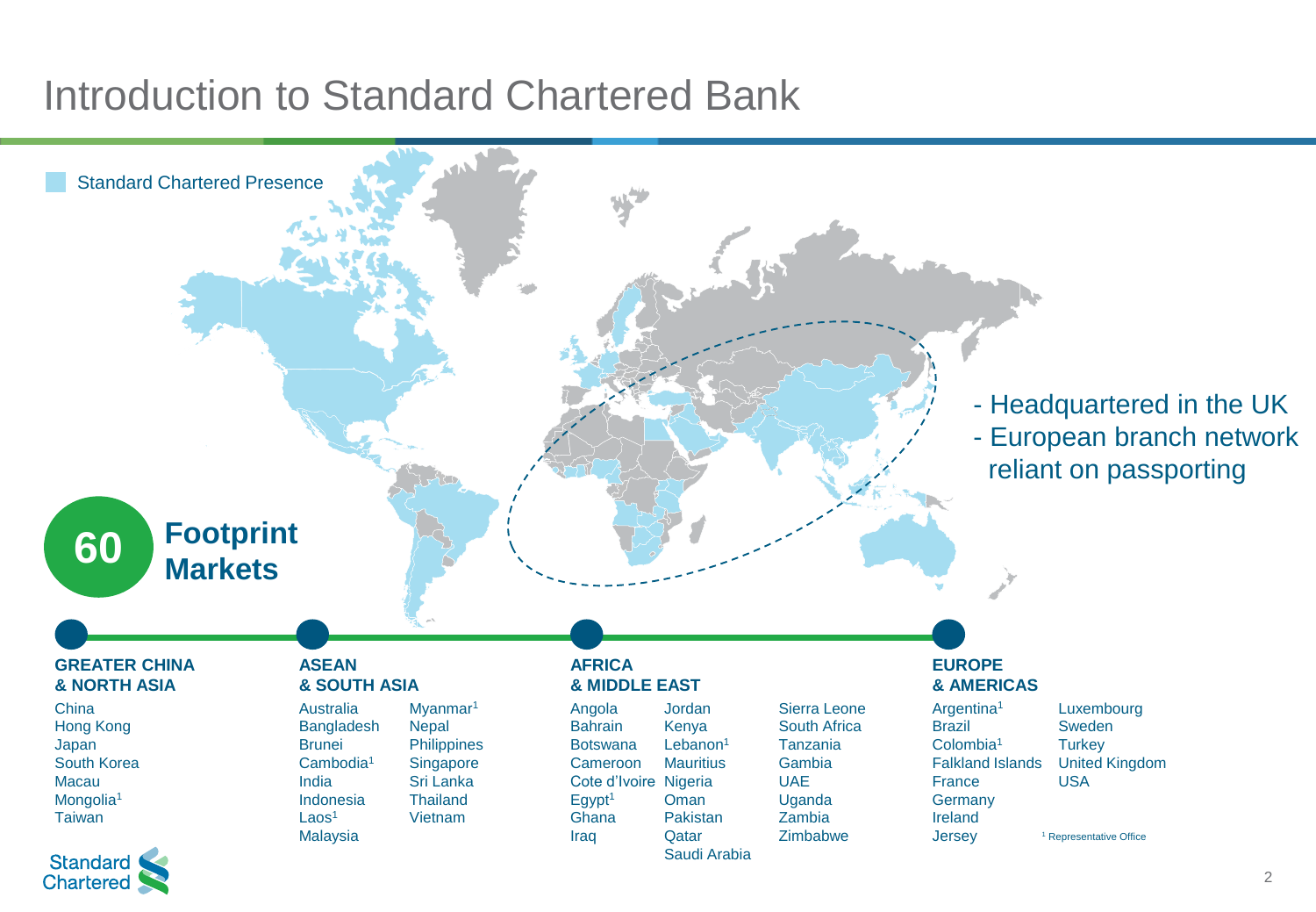

## Situation Overview

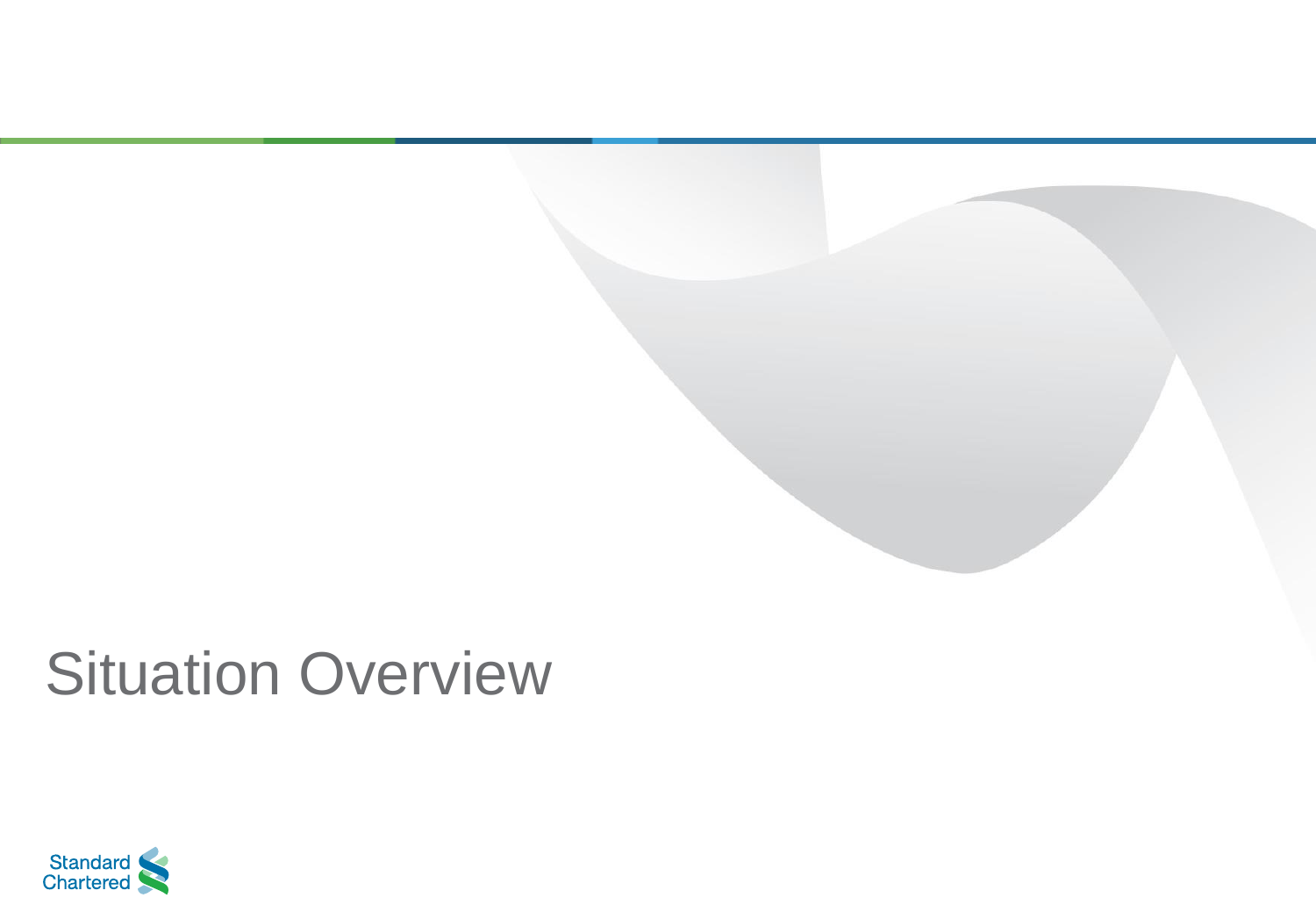### Situation Overview



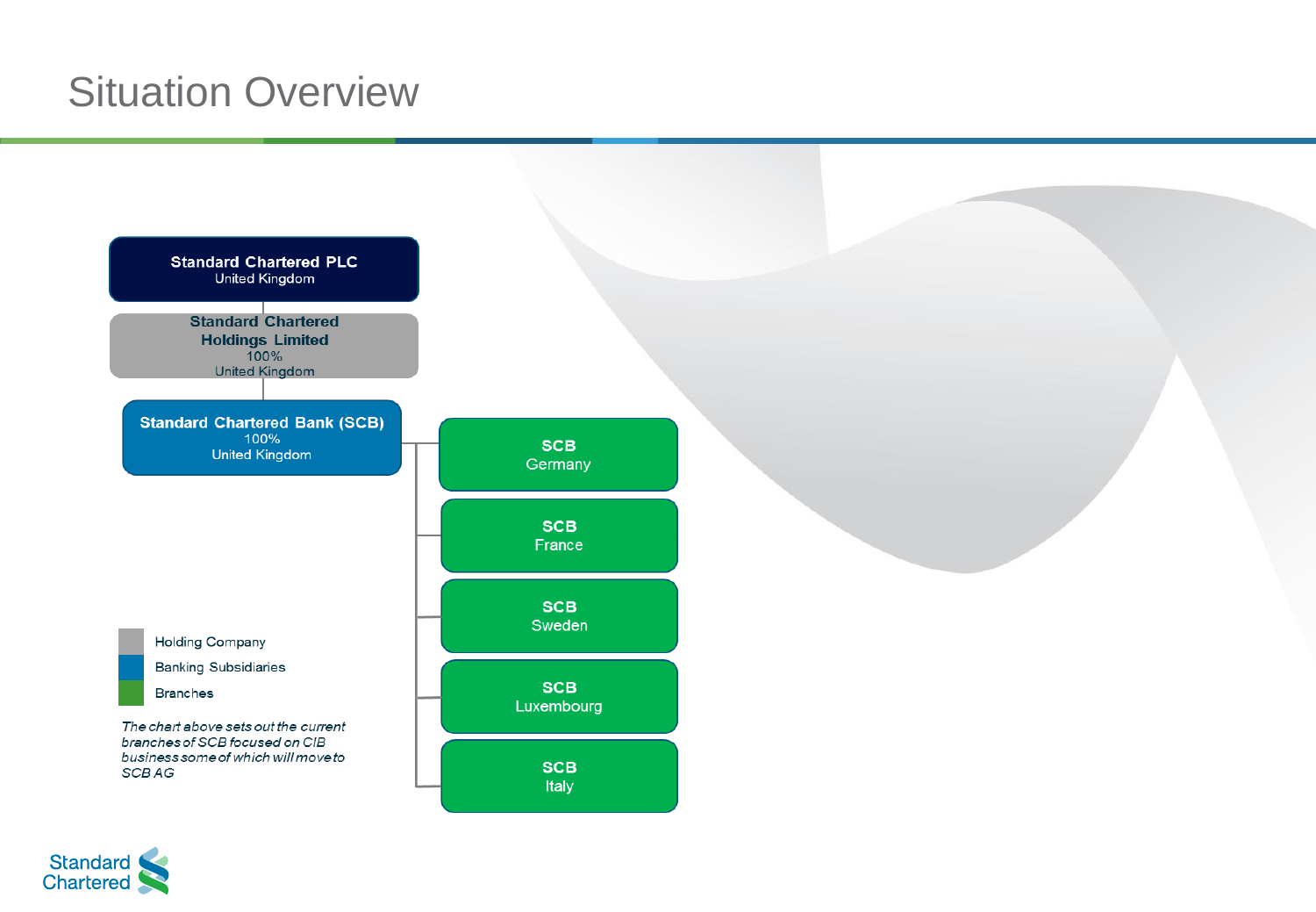### Situation Overview



Standard<br>Chartered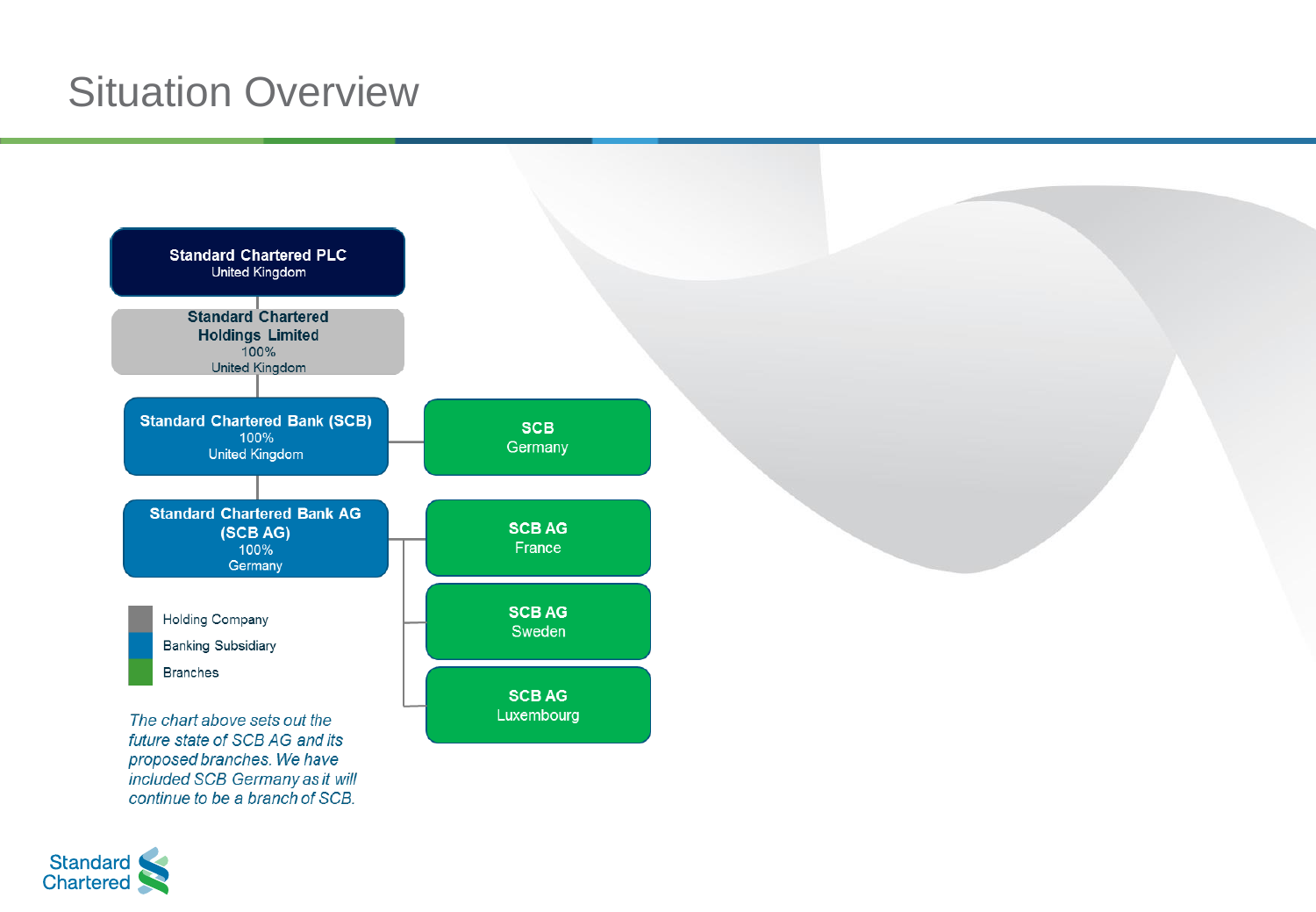# Challenges vs Opportunities

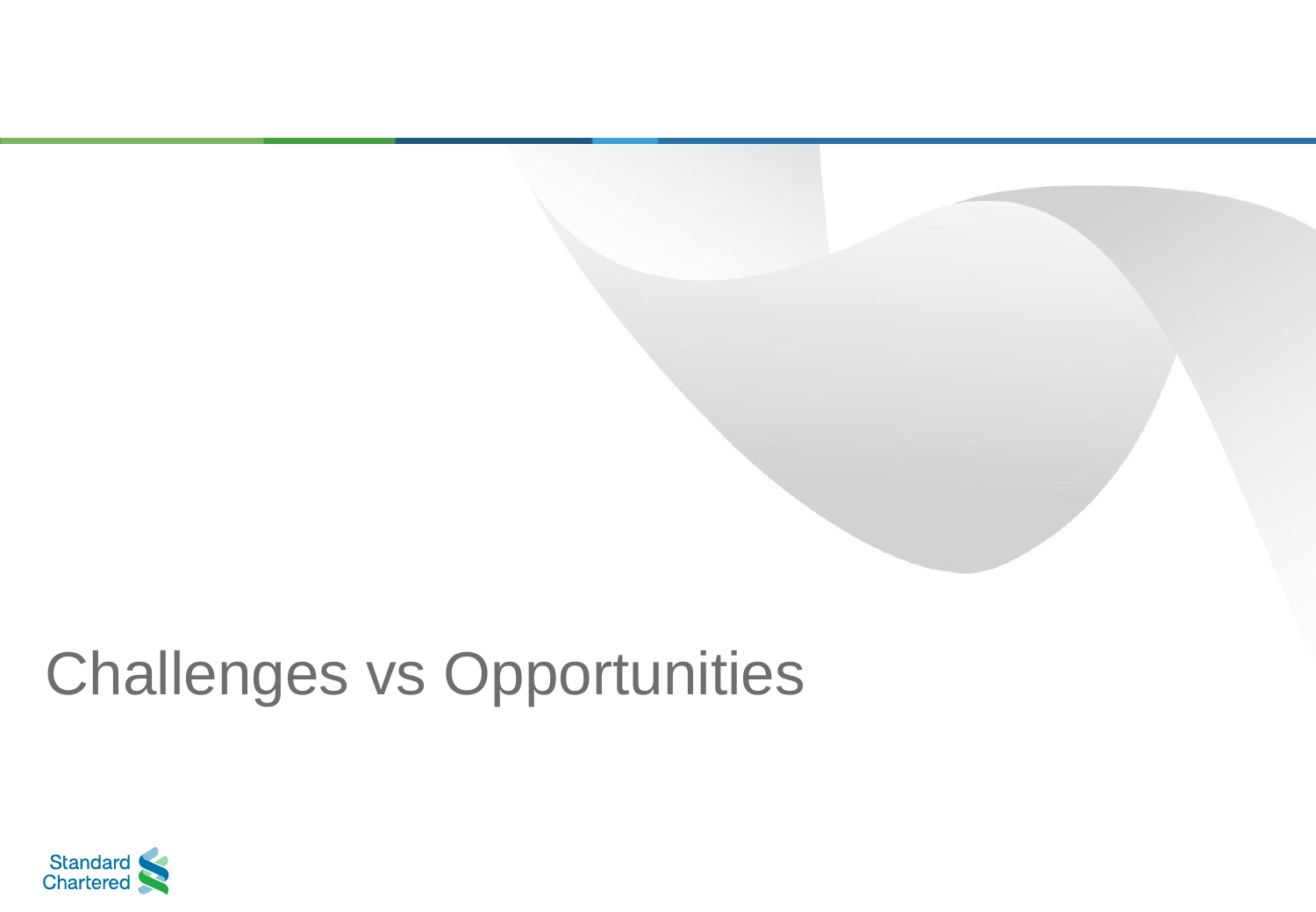## Challenges vs. Opportunities

- Balance Sheet Efficiency (,back-to-back')
- Operational Disruption (,outsourcing')
- **Internal Risk Model Approvals**
- Contract Continuity (, re-papering')
- Human Resources & Real Estate
- **Costs**
- + Efficiency Increases
- + Proximity to Customers